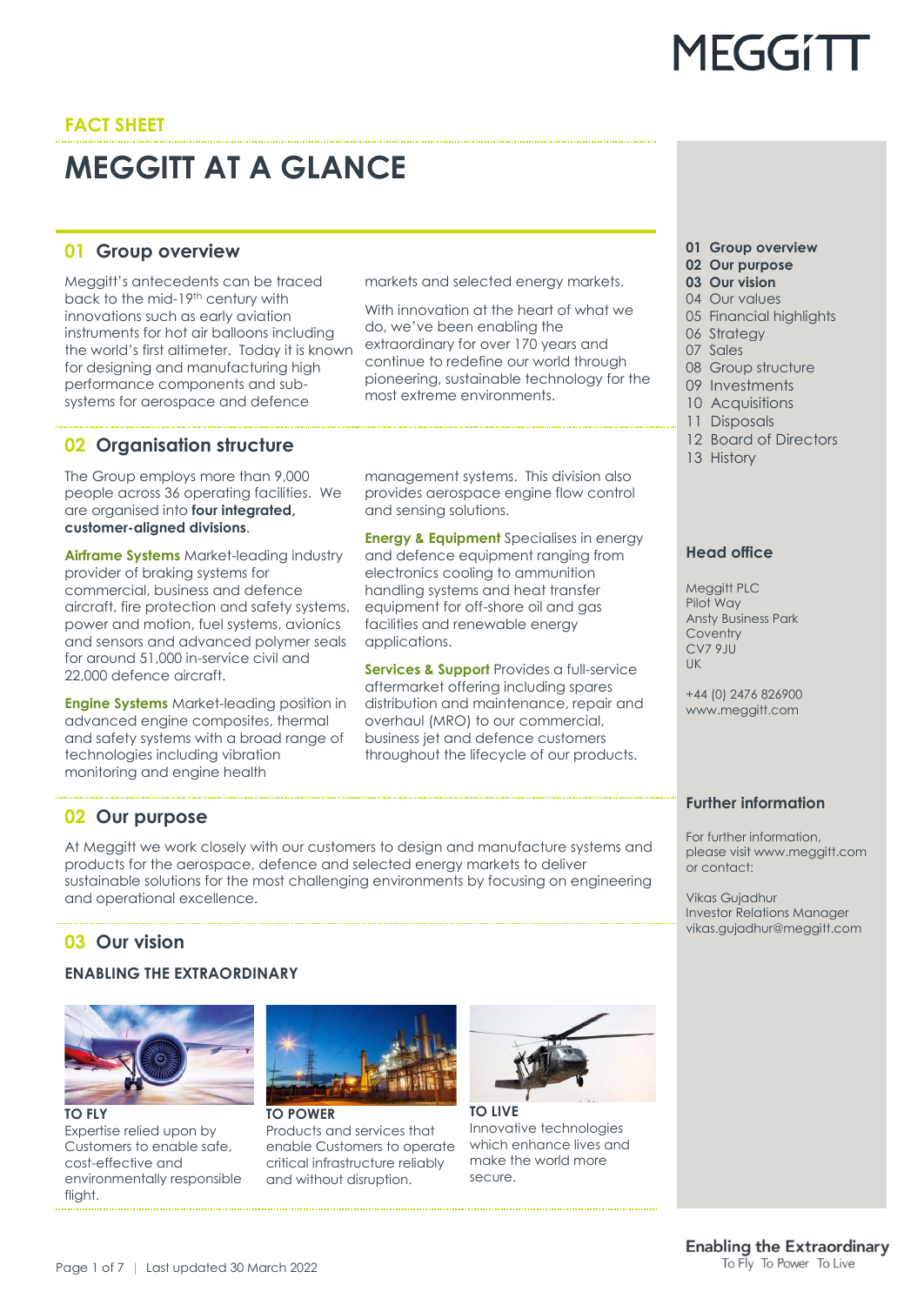

### **04 Our values 01 Group overview 01 Group overview**

#### **TEAMWORK**

We support each other working in highly skilled passionate teams and recognise outstanding contributions, building great relationships with all our stakeholders.



## **INTEGRITY**

We do the right thing, in the

right way wherever we operate. All our stakeholders can count on us to act with integrity, honesty and respect, with the highest standards of ethical behaviour.

#### **EXCELLENCE** We're good at

what we do

and that's why Customers come back to us. We deliver the most ambitious technologies, products and services safely, efficiently and cost effectively to our Customers.



- 02 Our purpose
- 03 Our vision
- **04 Our values 05 Financial highlights**
- **06 Strategy**
- 07 Sales
- 08 Group structure
- 09 Investments
- 10 Acquisitions
- 11 Disposals
- 12 Board of Directors
- 13 History

**Head office**

Meggitt PLC Pilot Way

**Coventry** CV7 9JU UK

Ansty Business Park

## **05 Financial highlights**

Quoted on the London Stock Exchange and a constituent of the FTSE 100 index, our market capitalisation in March 2022 was just over £5.9 billion.

In the year ended 31 December 2021, Group revenue was £1,489 million yielding underlying profit before tax of £149 million.

Research and development expenditure in 2021 was £71 million, representing 4.7% of Group revenue. Over two-thirds of our innovation budget is invested in technologies for sustainable aviation and low-carbon energy.

### **06 Strategy**

In 2022, our focus is to build on the achievements of last year across our four strategic priority areas:

#### **Strategic Portfolio**

- Continue to invest at least two-thirds of  $\bullet$ our Research & Development innovation budget in technologies for sustainable aviation and low-carbon energy.
- Continue to progress technology and product development programmes with our customers.
- Focus on opportunities to grow revenue in defence and energy.

#### **Customers**

- Continue to support our customers through the recovery as activity levels continue to increase.
- Continue to focus on operational improvements to drive customer satisfaction.
- Grow our market share in the aftermarket by securing additional SMARTSupport® agreements.
- Continue to support customers and their net zero ambitions.

#### **Competitiveness**

- Continue to manage raw material and labour cost inflation across global supply chain.
- Continue footprint consolidation to reach our goal of 50% reduction by end 2023.
- Drive environmental and sustainability improvements across our sites.
- Roll our Safety Star Programme to reinforce site safety.

#### **Culture**

- Continue to protect emp0loyees across our global sites.
- Complete rollout of HPC training across the Group and reinforce HPC principles through our LeadX and Spitfire leadership programmes.
- Continue to strengthen our approach to inclusion and diversity.
- Encourage our people to engage with local communities and charities through our Community Heroes volunteering programme.

#### +44 (0) 2476 826900 www.meggitt.com

### **Further information**

For further information, please visit www.meggitt.com or contact:

Vikas Gujadhur Investor Relations Manager vikas.gujadhur@meggitt.com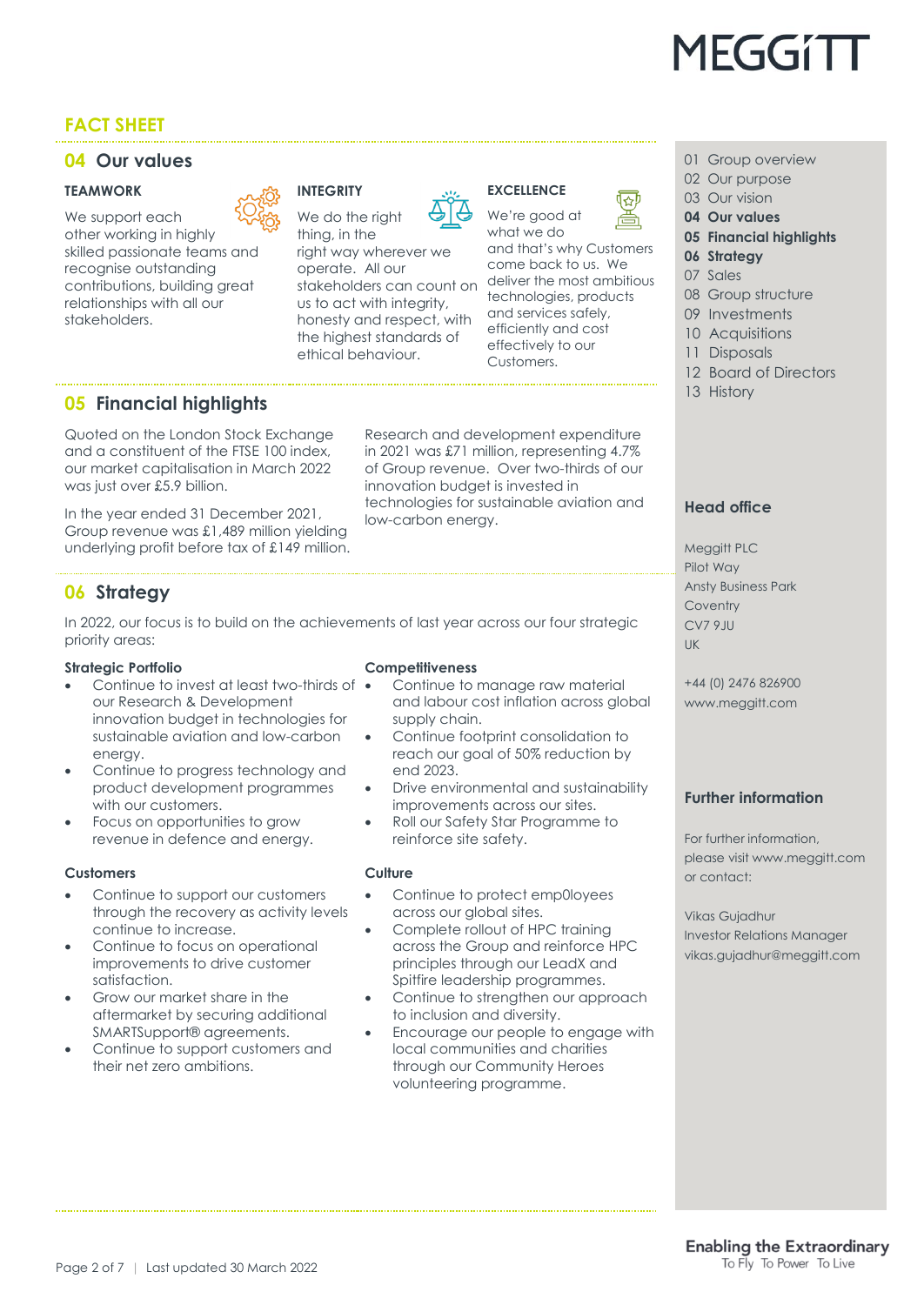

#### **07 2021 sales** across market segments, customers and countries <sup>01</sup> Group overview

Major customers include Airbus, BAE Systems, Boeing, Bombardier, General Electric, General Dynamics, Honeywell, Lockheed Martin, Leonardo, Proponent, Raytheon, Rolls-Royce, Safran, Textron, and the US Government.



- 02 Our purpose
- 03 Our vision
- 04 Our values
- 05 Financial highlights
- 06 Strategy
- 
- 
- **08 Group structure**
- 09 Investments
- 10 Acquisitions
- 11 Disposals
- 12 Board of Directors
- 13 History

#### **Head office**

Meggitt PLC Pilot Way Ansty Business Park **Coventry** CV7 9JU

+44 (0) 2476 826900 www.meggitt.com

#### **Further information**

For further information, please visit www.meggitt.com or contact:

Vikas Gujadhur

Investor Relations Manager vikas.gujadhur@meggitt.com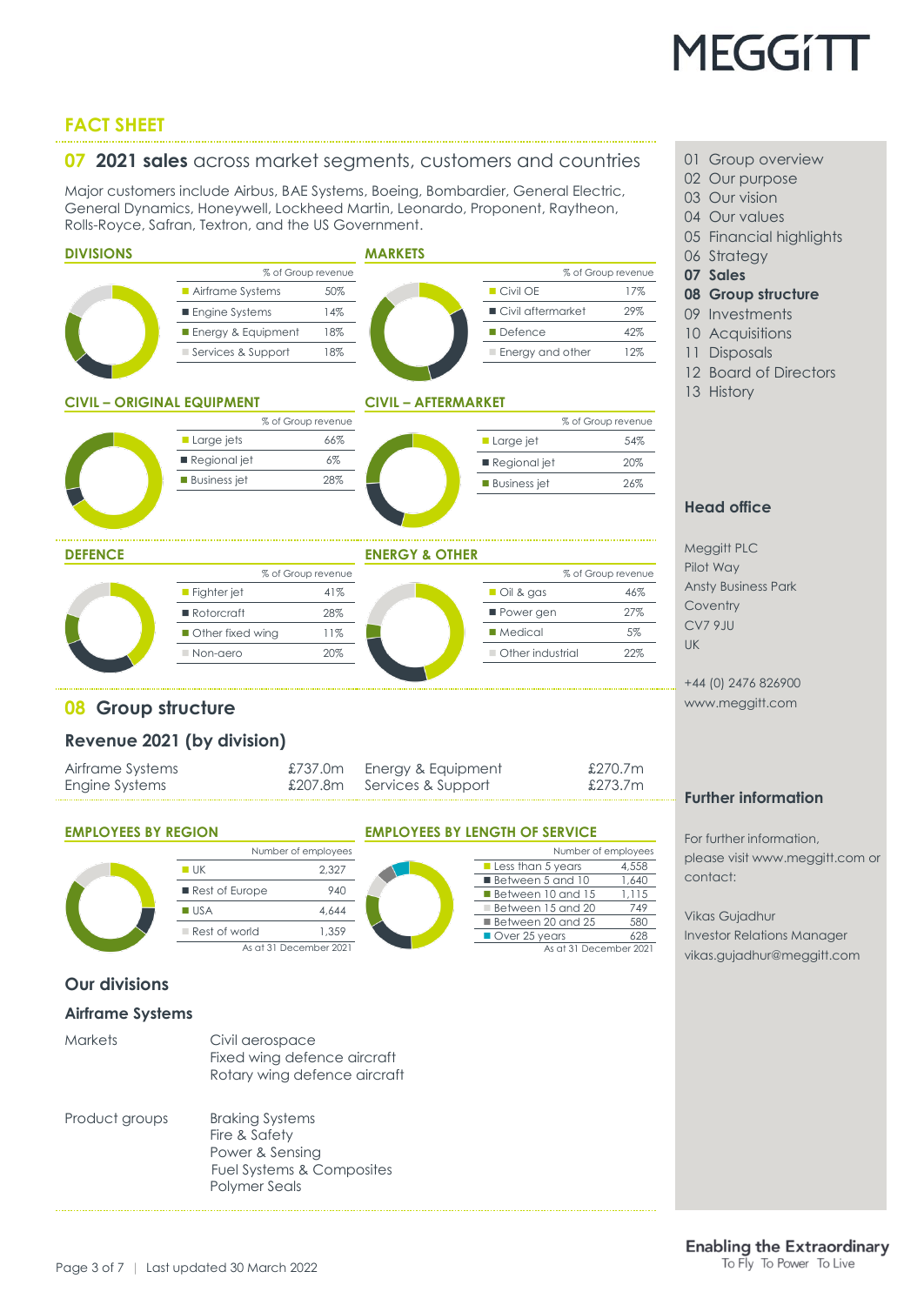

#### **Airframe Systems** (continued)

| Capabilities    | Wheels and brakes (including control and monitoring systems)<br>Aircraft fire protection and safety systems<br>Electro-thermal ice protection<br>Power generation, conversion and storage<br>Avionics and air data systems<br>High performance sensors<br>Flexible fuel tanks for defence and civil aircraft<br>Sealing solutions |
|-----------------|-----------------------------------------------------------------------------------------------------------------------------------------------------------------------------------------------------------------------------------------------------------------------------------------------------------------------------------|
| Global presence | France, Mexico, Switzerland, United Kingdom, United States,<br>Vietnam                                                                                                                                                                                                                                                            |

#### **Engine Systems**

| <b>Markets</b>  | Civil aerospace<br>Fixed wing defence aircraft<br>Rotary wing defence aircraft                                                 |
|-----------------|--------------------------------------------------------------------------------------------------------------------------------|
| Product groups  | Flow Control<br><b>Thermal Systems</b><br><b>Engine Composites</b><br>Engine Sensing                                           |
| Capabilities    | Complex high-temperature engine composite components<br>Control valves and sub-systems<br>Engine sensors<br>Thermal management |
| Global presence | Mexico, Switzerland, United Kingdom, United States                                                                             |

#### **Energy & Equipment**

| <b>Markets</b>  | Defence ground vehicles<br>Defence and security<br>Energy and industrial<br>Ground fuelling                                                                                                                                                                                  |
|-----------------|------------------------------------------------------------------------------------------------------------------------------------------------------------------------------------------------------------------------------------------------------------------------------|
| Product groups  | Defence Systems<br>Energy Sensing & Controls<br><b>Heatric</b>                                                                                                                                                                                                               |
| Capabilities    | Combat support (ammunition handling, electronics cooling and<br>countermeasure launch and recovery systems)<br>Energy sensing and controls<br>Vibration condition monitoring systems for energy markets<br>Heat transfer equipment for offshore oil and gas<br>Fuel handling |
| Global presence | Brazil, Canada, China, Denmark, Germany, India, Switzerland,<br>South Korea, United Kingdom, United States                                                                                                                                                                   |

#### **Services & Support**

| <b>Markets</b>  | Civil aftermarket<br>Fixed wing defence aircraft aftermarket<br>Energy and industrial<br>Rotary wing defence aircraft |
|-----------------|-----------------------------------------------------------------------------------------------------------------------|
| Capabilities    | Maintenance, Repair and Overhaul (MRO)<br>Spares provisioning<br><b>SMARTSupport®</b>                                 |
| Global presence | Singapore, United Kingdom, United States                                                                              |

#### 01 Group overview

- 02 Our purpose
- 03 Our vision
- 04 Our values
- 05 Financial highlights
- 06 Strategy
- 07 Sales
- **08 Group structure**
- 09 Investments
- 10 Acquisitions
- 11 Disposals
- 12 Board of Directors
- 13 History

#### **Head office**

Meggitt PLC Pilot Way Ansty Business Park **Coventry** CV7 9JU UK

+44 (0) 2476 826900 www.meggitt.com

#### **Further information**

For further information, please visit www.meggitt.com or contact:

Vikas Gujadhur Investor Relations Manager vikas.gujadhur@meggitt.com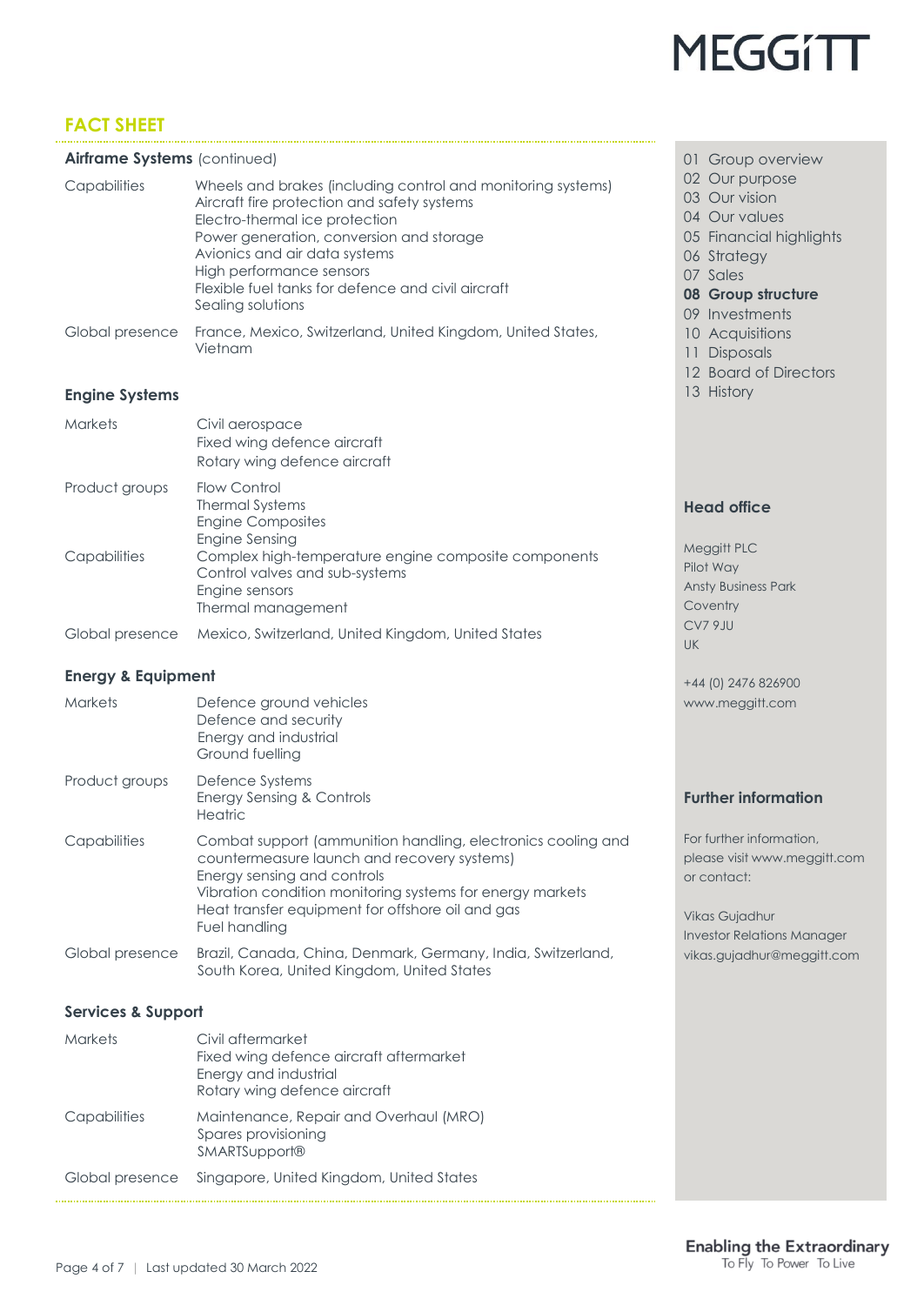# **MEGGITT**

## **FACT SHEET**

January 2020 Investment in HiETA Technologies Ltd, a UK company with worldleading capabilities in metal additive manufacturing technology.

## **10 Acquisitions**

| January 2022     | Acquired the remaining two-thirds of HiETA Technologies, Ltd.                                                                                                                         |  |
|------------------|---------------------------------------------------------------------------------------------------------------------------------------------------------------------------------------|--|
| March 2017       | Elite Aerospace, a leader in the test, repair and overhaul of heat<br>transfer, pneumatic, hydraulic and avionic components for<br>commercial and military aircraft                   |  |
| December 2015    | The composites division of EDAC, a leader in composites<br>manufacturing and component design engineering for aircraft<br>engines, aerostructures and defence applications            |  |
| November 2015    | The advanced composites businesses of Cobham PLC, a leading<br>supplier of extreme environment radomes, engine components<br>and complex secondary structures                         |  |
| December 2014    | PECC (Precision Engine Controls Corporation), a leading supplier<br>of small-frame gas turbine actuation systems and fuel metering<br>valves used in oil and gas and power generation |  |
| September 2013   | Piezotech LLC, a pioneer in high performance piezo-ceramic<br>technology                                                                                                              |  |
| April 2011       | Pacific Scientific Aerospace, a leading supplier of equipment for<br>critical military systems, commercial transport aircraft, business jets<br>and general aviation                  |  |
| January 2008     | Ferroperm Piezoceramics A/S, the Danish producer of advanced<br>piezo-electric ceramic materials for sensing products                                                                 |  |
| <b>July 2007</b> | K&F Industries Holdings Inc, a supplier of wheels, brakes, brake<br>control systems, flexible bladder fuel tanks, helicopter interiors, ice<br>protection and sealants                |  |
| October 2006     | Firearms Training Systems, a provider of simulation products for<br>firearms training                                                                                                 |  |
| September 2006   | Keith Products, a supplier of compact air conditioning systems for<br>business jets and general aviation aircraft                                                                     |  |
| August 2006      | Radatec, a US start-up with breakthrough turbine tip clearance<br>measurement technology                                                                                              |  |
| November 2005    | ECET, an ignition systems and airborne electronic equipment<br>specialist                                                                                                             |  |
| November 2005    | Sensorex, a sensors and electronics specialist                                                                                                                                        |  |
| <b>July 2005</b> | Avery-Hardoll, a manufacturer of aerospace ground refuelling<br>equipment                                                                                                             |  |
| December 2004    | Wilcoxon Research, a specialist sensors manufacturer                                                                                                                                  |  |
| December 2004    | Schreiner Canada, unmanned aerial and marine targetry                                                                                                                                 |  |

- **09 Investments 01 Group overview** 
	- 02 Our purpose
	- 03 Our vision
	- 04 Our values
	- 05 Financial highlights
	- 06 Strategy
	- 07 Sales
	- 08 Group structure
	- **09 Investments**
	- **10 Acquisitions**
	- 11 Disposals
	- 12 Board of Directors
	- 13 History

### **Head office**

Meggitt PLC Pilot Way Ansty Business Park **Coventry** CV7 9JU UK

+44 (0) 2476 826900 www.meggitt.com

### **Further information**

For further information, please visit www.meggitt.com or contact:

Vikas Gujadhur nvestor Relations Manager vikas.gujadhur@meggitt.com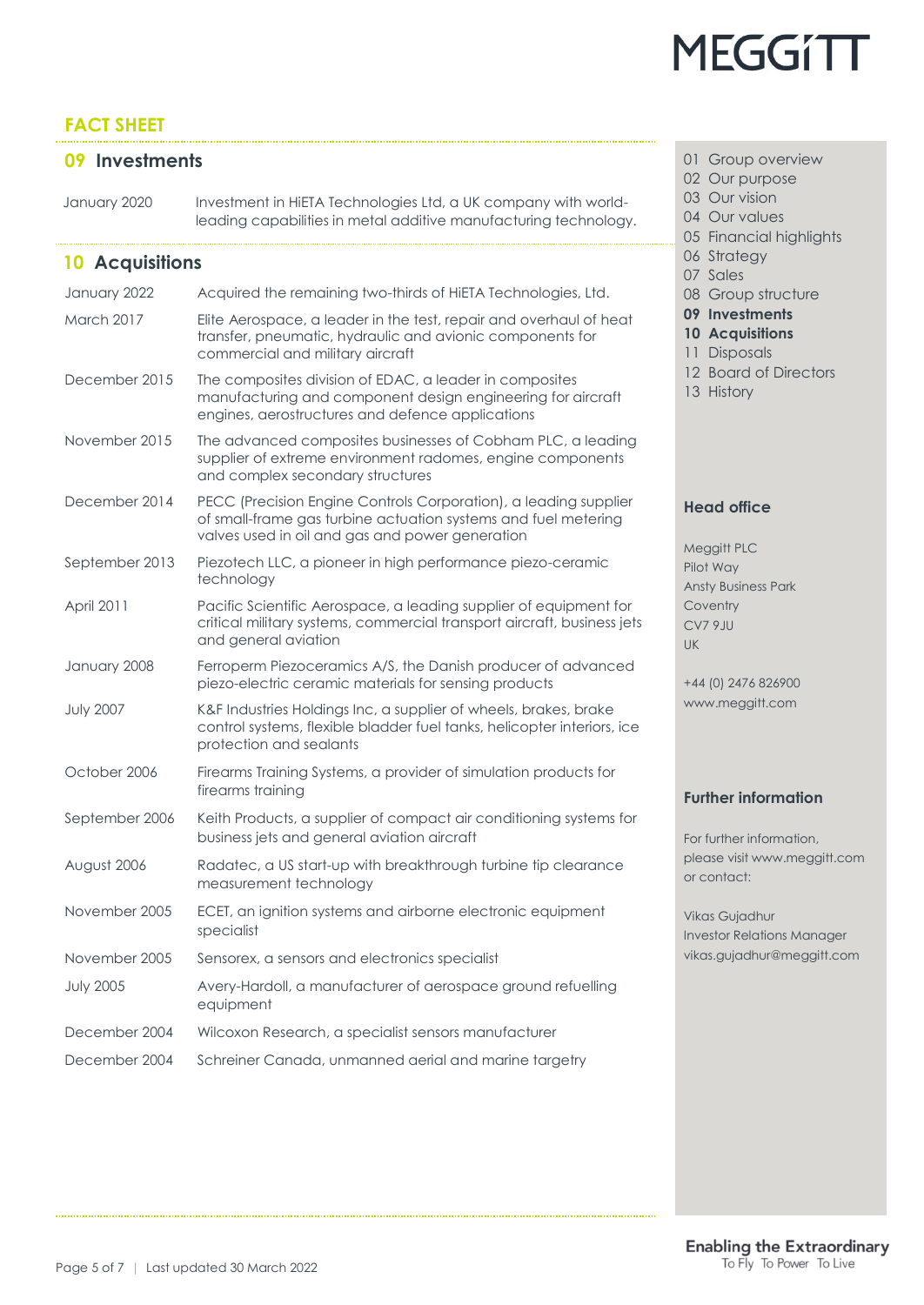

| August 2004            | The design and manufacturing division of Dunlop Standard<br>Aerospace. Dunlop Aerospace Braking Systems and related<br>aftermarket services (Dunlop Aerospace Services) form a new,<br>stand-alone operating unit. Dunlop Ice Protection & Composites,<br>Dunlop Precision Rubber merge with Bestobell Aviation to<br>become Dunlop Bestobell (now Meggitt Polymer Solutions),<br>Dunlop Equipment, Serck Aviation and Stewart Warner South Wind<br>are integrated into Meggitt's then aerospace equipment division | 01 Group overview<br>02 Our purpose<br>03 Our vision<br>04 Our values<br>05 Financial highlights<br>06 Strategy<br>07 Sales<br>08 Group structure |
|------------------------|---------------------------------------------------------------------------------------------------------------------------------------------------------------------------------------------------------------------------------------------------------------------------------------------------------------------------------------------------------------------------------------------------------------------------------------------------------------------------------------------------------------------|---------------------------------------------------------------------------------------------------------------------------------------------------|
| December 2003          | Western Design, a designer and manufacturer of automated<br>ammunition-handling equipment and environmental control<br>systems                                                                                                                                                                                                                                                                                                                                                                                      | 09 Investments<br><b>10 Acquisitions</b><br>11 Disposals                                                                                          |
| December 2003          | Howden Airdynamics, a designer and manufacturer of pumps,<br>fans and compressors for ground, naval and aircraft applications                                                                                                                                                                                                                                                                                                                                                                                       | 12 Board of Directors<br>13 History                                                                                                               |
| <b>March 2003</b>      | Caswell International, a supplier of ground-based live fire training<br>equipment systems                                                                                                                                                                                                                                                                                                                                                                                                                           |                                                                                                                                                   |
| January 2003           | General Electric turbine clearance control valve product line                                                                                                                                                                                                                                                                                                                                                                                                                                                       |                                                                                                                                                   |
| November 2002          | Lodge (ex-Smith's Group plc) temperature and speed sensors                                                                                                                                                                                                                                                                                                                                                                                                                                                          | <b>Head office</b>                                                                                                                                |
| <b>July 2002</b>       | BAE Systems' military air data and data acquisition computers                                                                                                                                                                                                                                                                                                                                                                                                                                                       |                                                                                                                                                   |
| April 2002             | Kaman Aerospace Corporation high integrity radio frequency<br>cables                                                                                                                                                                                                                                                                                                                                                                                                                                                | Meggitt PLC<br>Pilot Way<br><b>Ansty Business Park</b>                                                                                            |
| <b>Disposals</b><br>11 |                                                                                                                                                                                                                                                                                                                                                                                                                                                                                                                     | Coventry                                                                                                                                          |
| September 2021         | Our business in Toulouse, France, sold to the Domusa Group and<br>now operates under the All Precision Systems name.                                                                                                                                                                                                                                                                                                                                                                                                | CV7 9JU<br>UK                                                                                                                                     |
| January 2021           | High pressure metallic ducting business based in Dunstable, UK,<br>and small clamps product line from our Loughborough, UK,<br>facility.                                                                                                                                                                                                                                                                                                                                                                            | +44 (0) 2476 826900<br>www.meggitt.com                                                                                                            |
| <b>July 2020</b>       | Meggitt Training Systems, Inc. and related subsidiaries in Australia,<br>Canada, Singapore and the Netherlands (live-fire and virtual<br>training systems).                                                                                                                                                                                                                                                                                                                                                         |                                                                                                                                                   |
| August 2019            | MEMS facility in Sunnyvale, California, and the Endevco non-<br>aerospace test and measurement sensor product lines from our<br>Orange County, California, facility.                                                                                                                                                                                                                                                                                                                                                | <b>Further information</b><br>For further information,                                                                                            |
| April 2019             | Meggitt (France) SAS (ignition systems, indicators and sensors for<br>aerospace markets)                                                                                                                                                                                                                                                                                                                                                                                                                            | please visit www.meggitt.com<br>or contact:                                                                                                       |
| April 2018             | Precision Micro (specialists in photo etching for automotive and<br>medical sectors)                                                                                                                                                                                                                                                                                                                                                                                                                                | Vikas Gujadhur<br><b>Investor Relations Manager</b>                                                                                               |
| <b>March 2018</b>      | Linear Motion LLC (ball screws for aerospace, defence, medical<br>and satellite applications)                                                                                                                                                                                                                                                                                                                                                                                                                       | vikas.gujadhur@meggitt.com                                                                                                                        |
| January 2018           | Aviation Mobility (accessibility equipment for aviation industry)                                                                                                                                                                                                                                                                                                                                                                                                                                                   |                                                                                                                                                   |
| <b>June 2017</b>       | Piher Sensors & Controls (position sensors and controls for industrial,<br>land vehicles and appliances)                                                                                                                                                                                                                                                                                                                                                                                                            |                                                                                                                                                   |
| June 2017              | Piezotech, LLC (ultrasonic sensing systems) June 2017 Meggitt<br>(Maryland), Inc (vibration sensors for industrial applications)                                                                                                                                                                                                                                                                                                                                                                                    |                                                                                                                                                   |
| December 2016          | Meggitt Target Systems (unmanned air, land and surface vehicle<br>targets)                                                                                                                                                                                                                                                                                                                                                                                                                                          |                                                                                                                                                   |
| December 2013          | Sunbank (connector components)                                                                                                                                                                                                                                                                                                                                                                                                                                                                                      |                                                                                                                                                   |
| May 2013               | Meggitt (Addison), Inc (compact GA air conditioning systems)                                                                                                                                                                                                                                                                                                                                                                                                                                                        |                                                                                                                                                   |
| January 2008           | S-TEC                                                                                                                                                                                                                                                                                                                                                                                                                                                                                                               |                                                                                                                                                   |